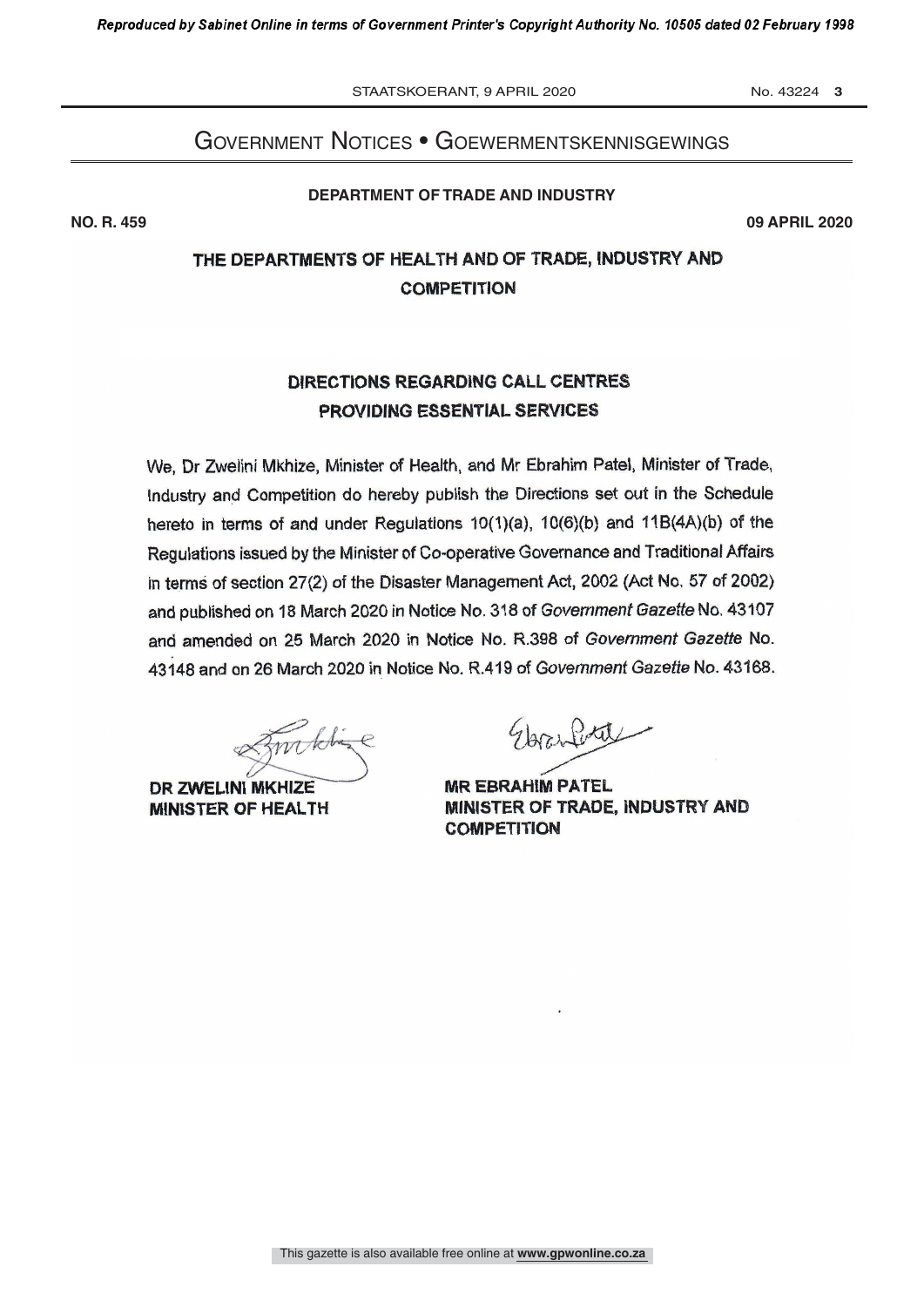#### **SCHEDULE**

#### 1. **Interpretation**

In this direction, unless the context indicates otherwise, any word or expression has the meaning assigned to it in the Disaster Management Act, 2002 (Act No. 57 of 2002) or the Regulations issued in terms of section 27(2) of the Disaster Management Act, 2002 and published on 18 March 2020 in Notice No. 318 of *Government Gazette* No. 43107 and amended on 25 March 2020 in Notice No. R.398 of *Government Gazette* No*.* 43148 and on 26 March 2020 in Notice No. R.419 of *Government Gazette* No. 43168 and —

- 1.1. "**BPESA**" means the Business Processing Enabling South Africa, a nonprofit industry body and trade association for call centres serving, amongst others, international markets.
- 1.2. "**call centre**" means a call centre which provides health, safety, social support, government and financial services;
- 1.3. "**CEO**" means the Chief Executive Officer of a business operating a call centre which provides essential services;
- 1.4. "**Disaster Management Act**" means the Disaster Management Act, 2002 (Act 57 of 2002);
- 1.5. "**Ministers**" means the Minister of Health and the Minister of Trade, Industry and Competition;
- 1.6. "**occupational health practitioner**" means an occupational medical practitioner or a person who holds a qualification in occupational health recognised by the South African Interim Nursing Council; and
- 1.7. "**Regulations**" means the Regulations referred to above.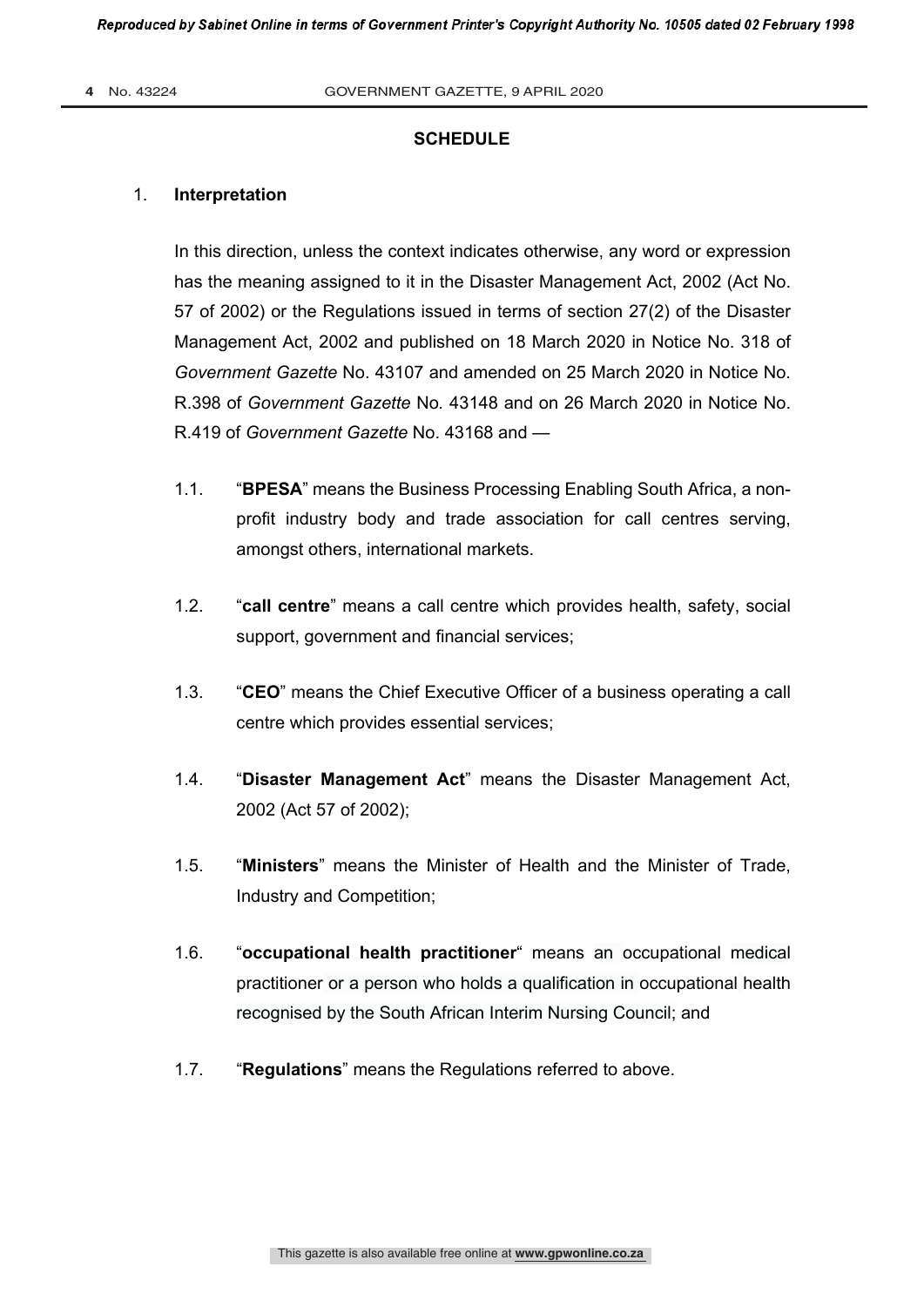#### 2. **Purpose of these Directions**

The purpose of these Directions is to clarify the extent, and the conditions upon which, call centres may operate during the lockdown.

#### 3. **Background**

- 3.1. Regulation 11B (1)(a)(ii) provides *inter alia* that for the period of lockdown every person is confined to his or her place of residence, unless strictly for the purpose of performing an essential service.
- 3.2. Regulation 11B (1)(b) provides that during the lockdown, all businesses and other entities must cease operations, except for any business or entity involved in the manufacturing, supply, or provision of an essential good or service, save where operations are provided from outside of the Republic of South Africa or can be provided remotely by a person from their normal place of residence.
- 3.3. Item B. 30 of Annexure B to the Regulations provides that call centres necessary to provide health, safety, social support, government and financial services is an essential service.
- 3.4. The spread of the COVID-19 virus in call centres is of particular concern.
- 3.5. Regulations 10 (1)(a) and 10(6)(b) authorise the Ministers to issue directions to address, prevent and combat the spread of COVID19.
- 3.6. The COVID-19 virus is an international pandemic.
- 3.7. Sections 7 (2)(c)(i) and (ii) of the Disaster Management Act contemplates South Africa's co-operation in international disaster management and regional co-operation in disaster management in Southern Africa.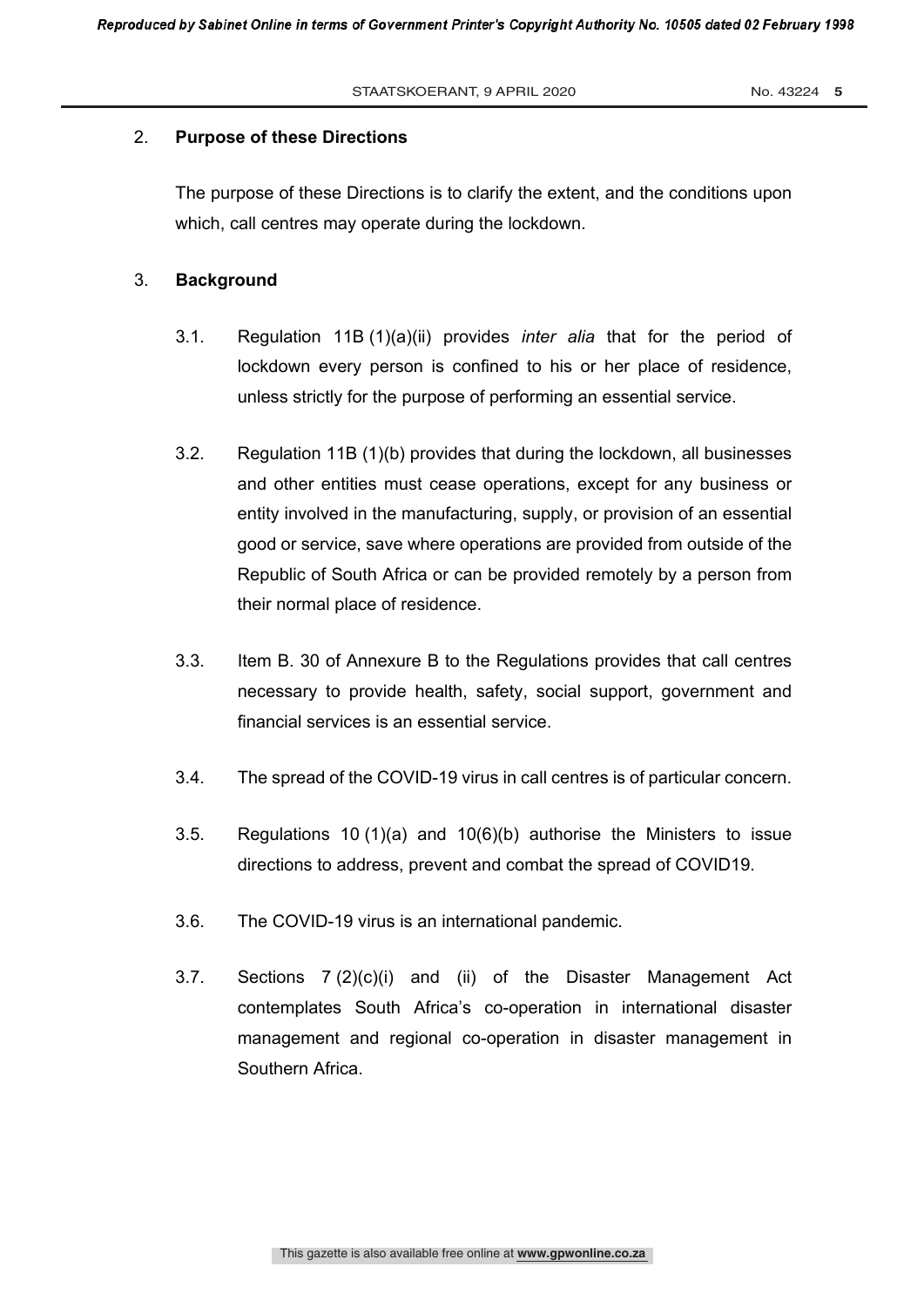3.8. Regulation 11B4A(b) provides that services in relation to international markets and which provide or maintain essential services as it relates to health, social support, Government and financial services, which the Cabinet Members responsible for Health and Trade, Industry and Competition are satisfied are crucial to such services, may be provided for in Directions issued by the Cabinet members.

#### 4. **Call Centres providing essential services to international markets**

The call centres referred to in item B.30 of Annexure B of the Regulations include call centres that provide health, safety, social support, government and financial services to international markets.

#### 5. **Conditions applicable to call centres**

- 5.1. All relevant regulations and directives contained in the Regulations and the Directives issued in terms of the Disaster Management Act apply to call centres.
- 5.2. Without limiting the contents of paragraph 5.1, the following applies—
	- 5.2.1. Only necessary personnel which provide these essential services are entitled to leave their places of residences.
	- 5.2.2. The CEO, or his or her designate, must identify the essential staff in writing through completion of the form contained in Annexure C of the Regulations.
	- 5.2.3. All regulations and directions in respect of hygienic workplace conditions and the potential exposure of employees to COVID-19 must be adhered to, including but not limited to the following—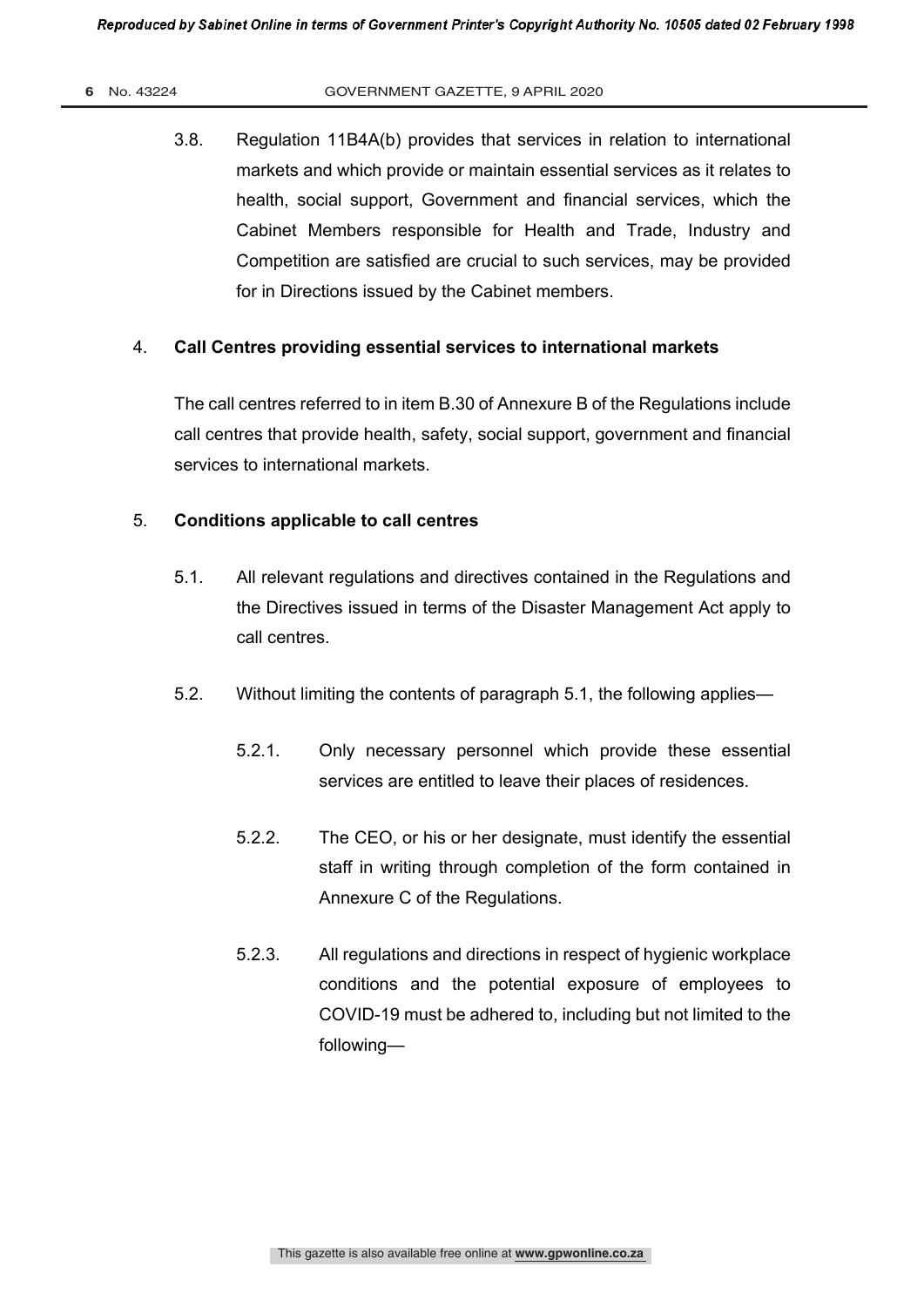#### STAATSKOERANT, 9 APRIL 2020 No. 43224 7

- 5.2.3.1. Each call centre must conduct a risk assessment in the call centre to identify, mitigate and eliminate potential exposure to Covid-19 transmission.
- 5.2.3.2. The social distance standard of at least one and a half square metres between any two employees must be maintained in all call centres and their precincts. Arrangements for employees relating to clocking-in and the use of canteen facilities must be organised to maintain social distance.
- 5.2.3.3. The number of persons at any time in any room must be limited with due regard to social distancing, personal hygiene, disinfection and other safety measures.
- 5.2.3.4. There must be proper ventilation.
- 5.2.3.5. Dispensers of alcohol-based hand sanitiser must be provided and displayed prominently in the call centres premises for use by all persons within the call centre and its precinct.
- 5.2.3.6. Each employee must have access to his or her own dispenser.
- 5.2.3.7. Surfaces and equipment in the call centre and its precinct must be cleaned and disinfected before the start of a new shift and at least every four hours.
- 5.2.3.8. Access points with biometric contact must be disabled.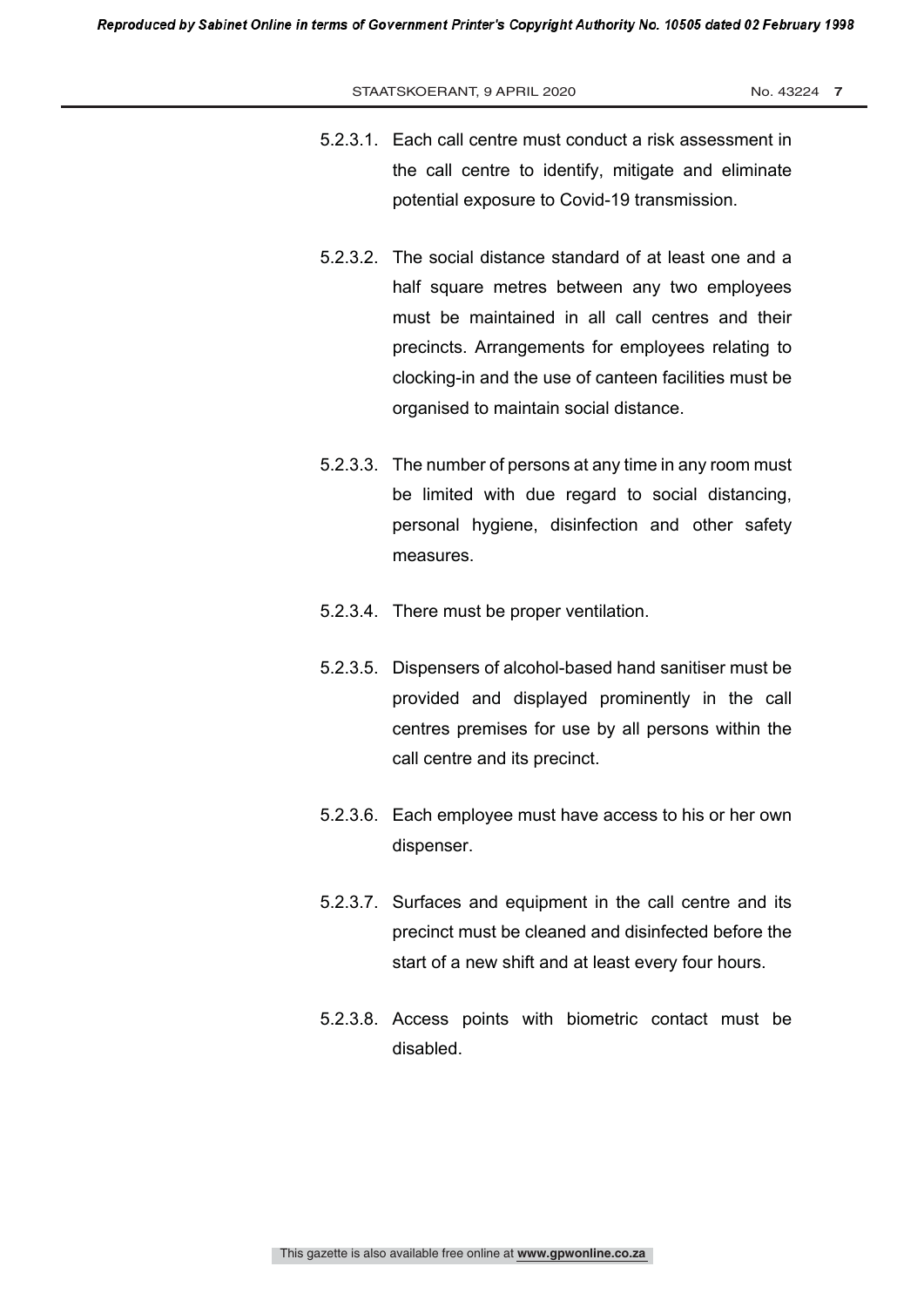- 5.2.3.9. Employees may not share equipment, stationary, utensils or similar items.
- 5.2.3.10. Employees should monitor themselves for symptoms of Covid-19 infection (coughing, chills, sore throat, shortness of breath, body pains, diarrhoea, fever) and report their symptoms to a supervisor or occupational health practitioner before entering the call centre in order for a decision to be made on whether the employee may attend work.
- 5.2.3.11. Employees must be advised that they should report during the course of a shift whether they are exhibiting any of the symptoms stated above. If they report this may not be permitted to stay on the premises. They must be sent for self-quarantine and provided with a surgical mask.
- 5.2.3.12. Designated and adequately trained health and safety officers must take each employee's temperatures using appropriate equipment or instruments at the start of a shift and every four after the shift commences. Records of the temperatures of each employee must be kept. Any employee whose temperature is 37,5 degrees or above should immediately be moved to an isolated observation room for a second measurement. If the second test measurement also exceeds 37,5 degrees, the employee must be returned home for quarantine, provided with a surgical mask and not be permitted to enter or stay on the premises.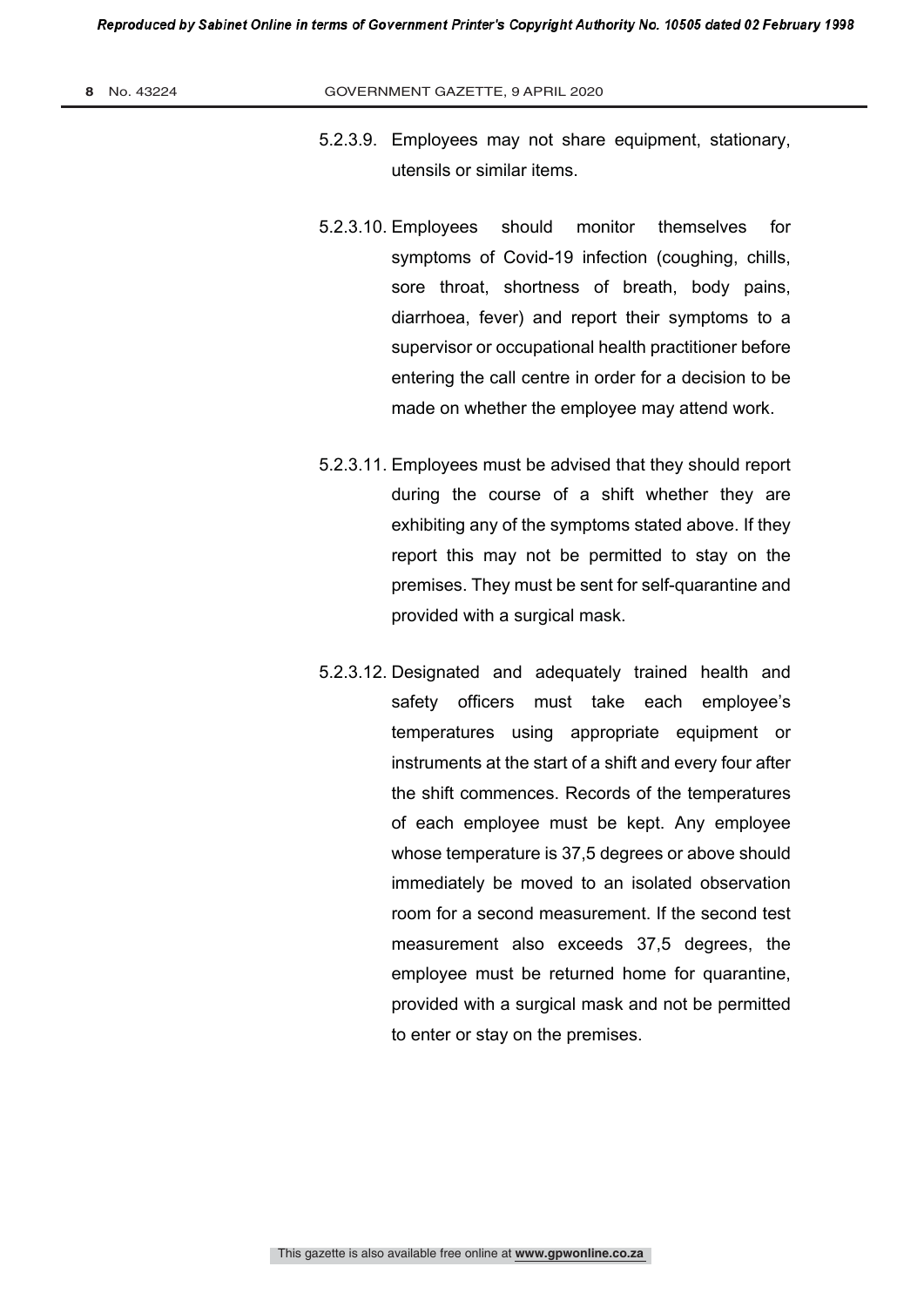#### STAATSKOERANT, 9 APRIL 2020 No. 43224 9

- 5.2.3.13. Designated health and safety officers must check with employees, when they enter the premises, whether they have experienced the following symptoms in the past 24 hours. Employees who state that they had or who demonstrate having any of the symptoms referred to in paragraph 5.2.3.10, must not be granted entry to the premises.
- 5.2.3.14. In terms of the guidelines published by the Department of Health or the National Institute of Communicable Diseases, employees who are suspected of having COVID-19 must be immediately isolated from the other employees and reported to the Department of Health.
- 5.2.3.15. No facility should have more than one third its normal workforce during the period of the lockdown
- 5.2.3.16. Employees should as far as possible remain within the premises during work hours.
- 5.2.3.17. Call centres must implement any additional requirements for employees regarding personal protective equipment, including, but not limited to, face masks, as may be directed by the National Department of Health.
- 5.3. A copy of these Directions must be prominently displayed in the premises of each call centre and a copy given to each employee.
- 5.4. The CEO or his or her designate must report in writing on a weekly basis to the BPESA on the following—
	- 5.4.1. staff numbers;